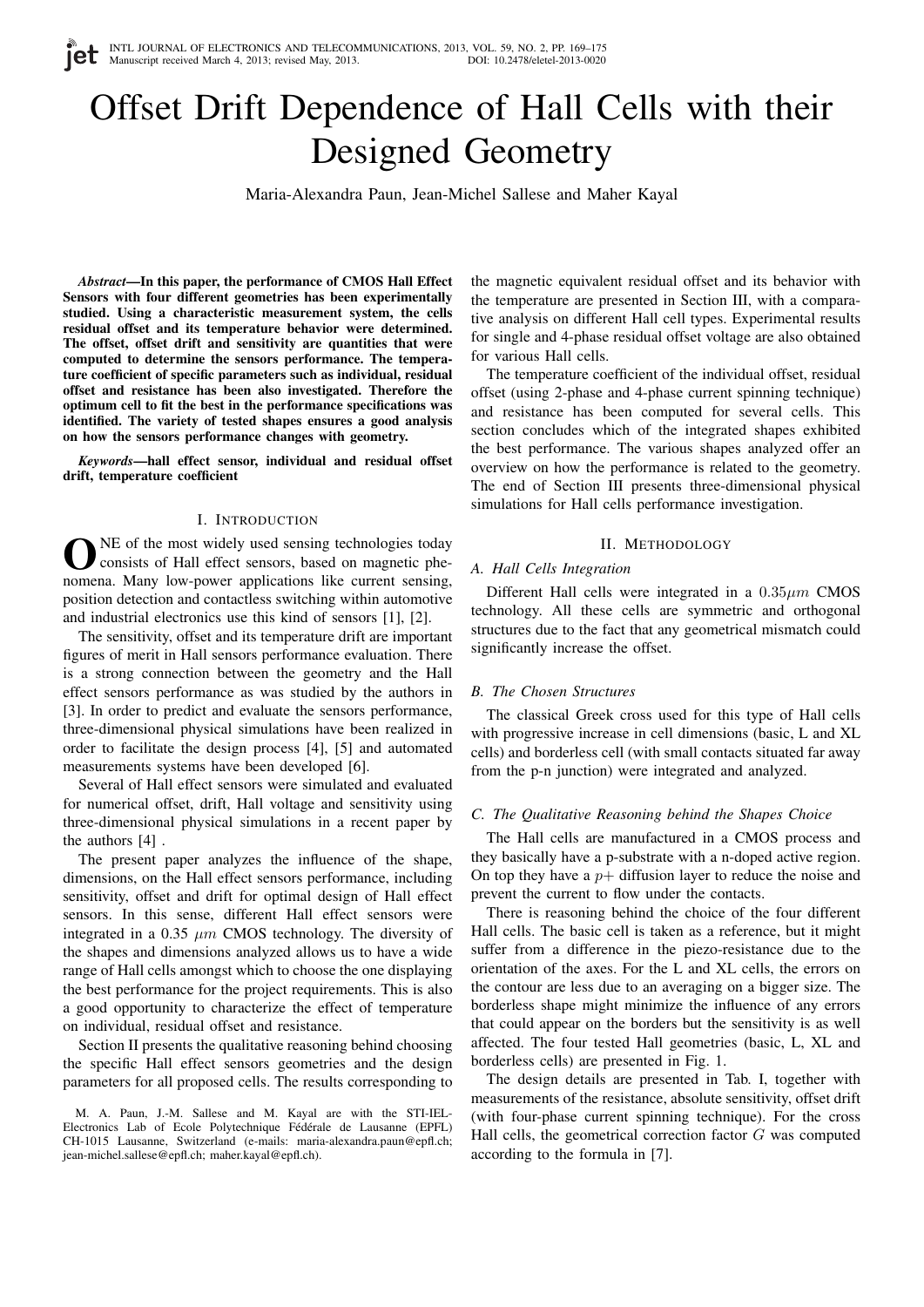

Fig. 1. The four analyzed Hall cells (2D and 3D simulated structures).

| Hall Cell                                        | <b>Basic</b> | L     | XL    | <b>Borderless</b> |
|--------------------------------------------------|--------------|-------|-------|-------------------|
| $R_0(k\Omega)$ $\mathbb{Q}T =$<br>$300K, B = 0T$ | 2.3          | 2.2   | 2.2   | 1.3               |
| $S_A(V/T) \mathcal{Q} I_{bias} =$<br>1mA         | 0.082        | 0.082 | 0.082 | 0.032             |
| Offset drift $(\mu T)^{\circ} C$                 | 3.2          | 0.2   | 0.1   | 0.6               |
| $L(\mu m)$                                       | 21.6         | 32.4  | 43.2  | 50                |
| $W(\mu m)$                                       | 9.5          | 14.25 | 19    | 50                |
| 1/W                                              | 2.27         | 2.27  | 2.27  | 1                 |
| $s(\mu m)$                                       | 8.8          | 13.55 | 18.3  | 2.3               |
| G                                                | 0.86         | 0.86  | 0.86  |                   |

TABLE I DESIGN PARAMETERS OF THE HALL CELLS

L and W represent the cell length and width, respectively, of the active N-well region while  $s$  stands for contact length. The width of the contacts is in general imposed by the technology used in the Hall effect sensors fabrication process. The position of contacts with respect to borders is important in the offset analysis as contour errors might increase it.

Dimensions, via the geometrical correction factor as analyzed by authors in a recent paper [3], and distance between the contacts and the active region borders are important in the evaluation of the cells offset and sensitivity.



Fig. 2. Polarization of a Hall cell.

TABLE II THE FOUR PHASES OF THE CURRENT SPINNING TECHNIQUE

| Phases  | $I_{bias}$ | Vhall  |
|---------|------------|--------|
| Phase 1 | a to c     | b to d |
| Phase 2 | d to b     | a to c |
| Phase 3 | c to a     | d to b |
| Phase 4 | b to d     | c to a |

Each structure is equipped with four contacts (denoted by a, b, c, d), among which two are for biasing the device and the other two opposite ones for measurement purposes, by collecting the voltage drop, as seen in Fig. 1. The four phases of the current spinning technique are presented in Tab. II.

The absolute sensitivity of Hall sensor is given by the ratio of the Hall voltage  $(V_{HALL})$  to the magnetic field induction (B), as in the relation:

$$
S_A = \frac{V_{HALL}}{B} = \frac{Gr_H}{nqt} I_{bias}
$$
 (1)

where  $G$  is the geometrical correction factor,  $I_{bias}$  is the biasing current,  $r_H$  is the scattering factor of Silicon, usually 1.15,  $n$  is the carrier density and  $t$  is the thickness of the active region [6].

## III. RESULTS AND DISCUSSION

All the Hall cells were designed for targeting specific objectives, namely the offset at  $T = 300K$  less than  $\pm 30 \mu T$ and the offset drift less than  $\pm 0.3 \mu T / \text{°}C$ . Our aim was to see which of the shapes fits the best within the specification interval and also has a behavior consistency. To this purpose, the measurements were performed on several samples.

Previous tests were performed on all the Hall cells, using an automated measurement system, presented in details by the authors in [6]. The advantage of the fully automatic system is the reliability, and the possibility to test all the cells, at the same time, under the same conditions. In this case the information on the residual offset was directly obtained.

In the present work, the structures were surrounded by the specific electronics and subsequently electrically tested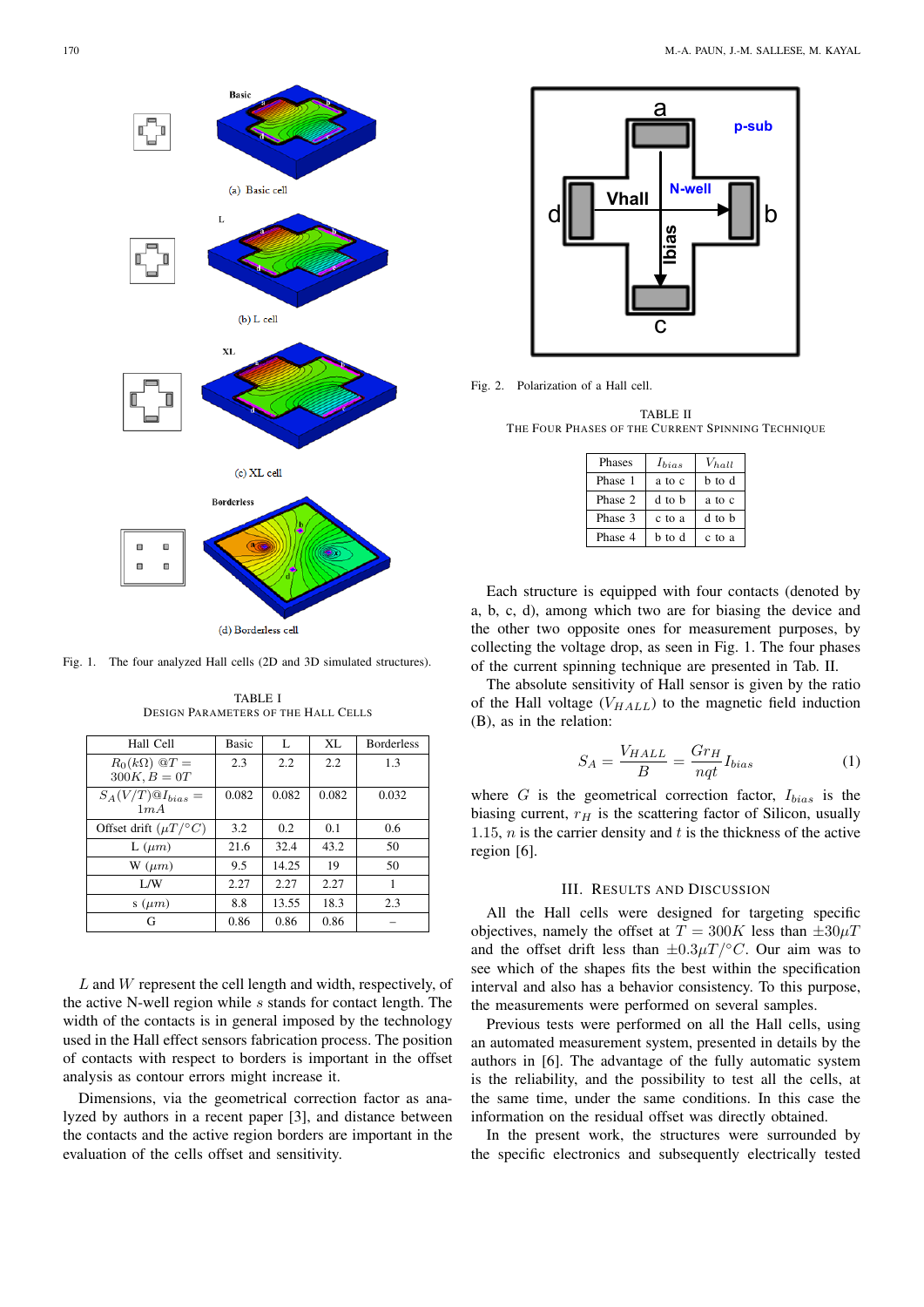

Fig. 3. Single phase offset (V) vs.  $I_{bias}$  for basic cell.

but the phases were manually switched. In this way, we had information on each individual phase offset. 2-phase and 4 phase spinning current could be analyzed, but some accuracy can be lost. In this way, information on their circuit behavior was obtained. A current biasing  $(0 - 1mA)$  was used for the Hall cells polarization. Measurements in the absence and presence of the magnetic field were performed. The offset measurements were performed in the absence of magnetic field while for Hall voltage and sensitivity estimations, the magnetic induction was  $B = 0.5T$ . The Hall cells offset was evaluated at room temperature and for certain temperatures in the interval  $-40°-125°C$ . By accessing the latter information we extracted the offset drift, which is incorporated in Tab. I, after a 4-phase spinning of the sensors.

#### *A. Measurements of the Single Phase Offset*

The Hall voltage is affected by the offset through the relation:

$$
V_{out} = V_{HALL}(B) + V_{offset}
$$
 (2)

Even though the shapes are symmetric we obtain a non-zero offset. In general, to reduce the Hall sensors offset, the current spinning technique is used, consisting in periodic commutation of current and voltage terminals [8].

Measurements regarding single phase offsets versus the biasing current were performed. For the basic and XL cells, this information is included in Figs. 3 and 4 respectively. The corresponding results were fitted in order to prove the parabolic behavior of the curves.

# *B. Measurements of the Magnetic Equivalent Residual Offset Temperature Dependence*

The residual offset is an average of the four individual phases, as follows:

$$
V_{residual(4phase)} = \frac{V_{P_1} - V_{P_2} + V_{P_3} - V_{P_4}}{4}
$$
 (3)

To obtain the magnetic field equivalent residual offset,  $B_{offset}$  the following formula is used:



Fig. 4. Single phase offset (V) vs.  $I_{bias}$  for XL cell.

$$
B_{offset} = \frac{V_{residual(4phase)}}{S_A} \tag{4}
$$

where  $S_A$  is the absolute sensitivity, according to Eq. 1.

The measured magnetic equivalent residual offset of the Hall cells versus the temperature is presented for two currents,  $I_{bias} = 0.5mA$ , and  $I_{bias} = 1mA$ , in Figs. 5–8. A similar type of graphs, but plotted against the absolute temperature was presented by the authors in [9]. We can observe that the XL Hall cell displayed the best behavior, by having the lowest offset and temperature drift.

When heating a sample, depending on the heating rate (fast or slow), the material behavior is different, due to the fact that the intimate physical processes are slightly different. In order to alleviate these embarrassing effects, we repeated the experiment for the same temperatures, with measurements taken at the natural (non-forced) cooling of the probe. Considering that these latter measurements are representative for the studied phenomenon, the measurements used in the statistical processing of data are the ones obtained at the natural cooling.

We had several temperature cycles. We started from room temperature, decreased the temperature to  $0^{\circ}$  and then increased it to  $125^\circ$ , then decreased it again to  $-40^\circ$  and then finally reverted to the room temperature. This is why on the previously presented figures we have several measurements for the same temperature point.

In order to calculate the offset drift, according to the work in papers [10], [11], a linear region between  $-25^\circ$  and  $-85^\circ$ was selected. We selected the above mentioned temperature interval on the natural cooling measurements region and performed a linear fit.

The offset drift is defined as the slope of the offset variation curve with temperature:

$$
V_{offset} = aT + b,\t\t(5)
$$

where  $a = \frac{dV_{offset}}{dT}$  is the offset drift.

Subsequently, the offset drift value presented in Tab. I is obtained by taking the slopes of the linear fittings on curves like the ones in Figs. 9 and 10. For the borderless cell, the offset drift is  $0.6\mu T/°C$ , while the XL cell displayed among the tested cells, the lowest drift,  $0.1 \mu T / \n\degree C$ .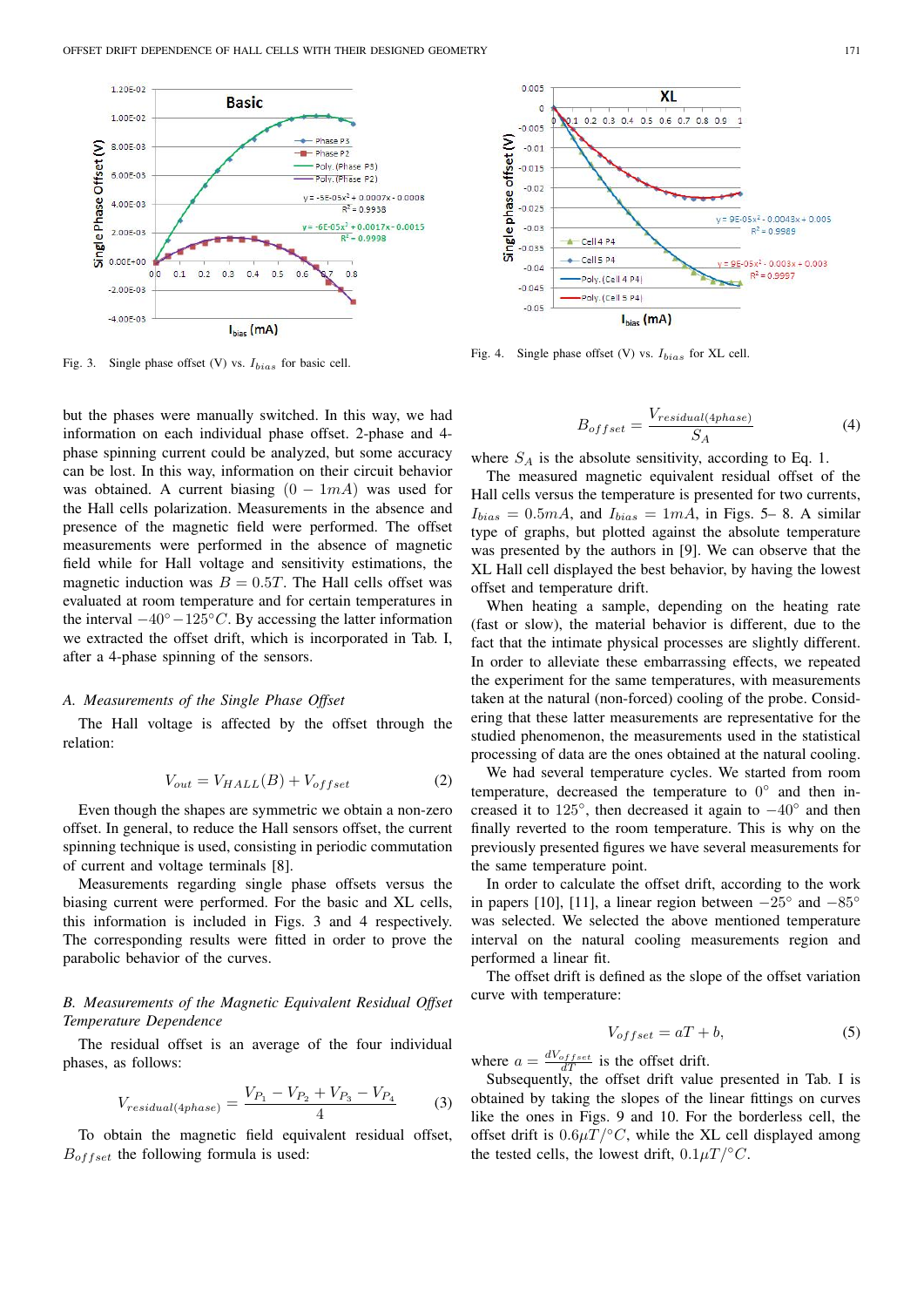



## *C. Measurements of the Residual Offset vs. Biasing Current*

For the borderless cell, the measurements results concerning the residual offset vs. biasing current are displayed in Fig. 11. At this point, we have to mention that the residual offset was tested eight times for the same cell using the automated measurement system. Therefore, the residual offset presented in Fig. 11 is already averaged on 4 phases.

## *D. Temperature Coefficient of Specific Quantities*

We were interested to see if the initial offsets, residual offset (both 2 and 4-phase) and resistance have the same temperature drift coefficient, information useful for developing future temperature correction blocks.

From measurements, the coefficient of variation with temperature was computed for the above-mentioned parameters and the data for three cells and two biasing currents is summarized in the Tabs. III and IV.

From the tables below, we can observe that for the resistance, the experimental results are in good agreement with the



Fig. 6. Magnetic equivalent residual offset for the L Hall cell for  $I_{bias}$  =  $0.5mA$  a) and  $I_{bias} = 1mA$  b).

value for provided by the technology used.

At low biasing current, the junction field effect is less, so we could expect a linear region in which the analyzed quantities to have a closer connection. At biasing current of 1.25mA, indeed the residual offset for the 2 phases (for basic and XL cells) has a higher variation with temperature, like the other analyses for 2-phase vs. 4-phase current spinning technique have shown before.

Among the four integrated and subsequently tested cells, XL cell displayed the minimum offset at room temperature, the lowest residual offset drift and the best sensitivity. So we can observe that this particular cell is the optimum one amongst the analyzed Hall effect sensors.

## *E. Hall Cells Linearity Analysis*

An analysis of the linearity of some of the integrated Hall cells, in terms of resistance variation with the current has been performed. The following table summarizes the data regarding this linearity, denoted by  $\alpha$  and calculated as the ratio of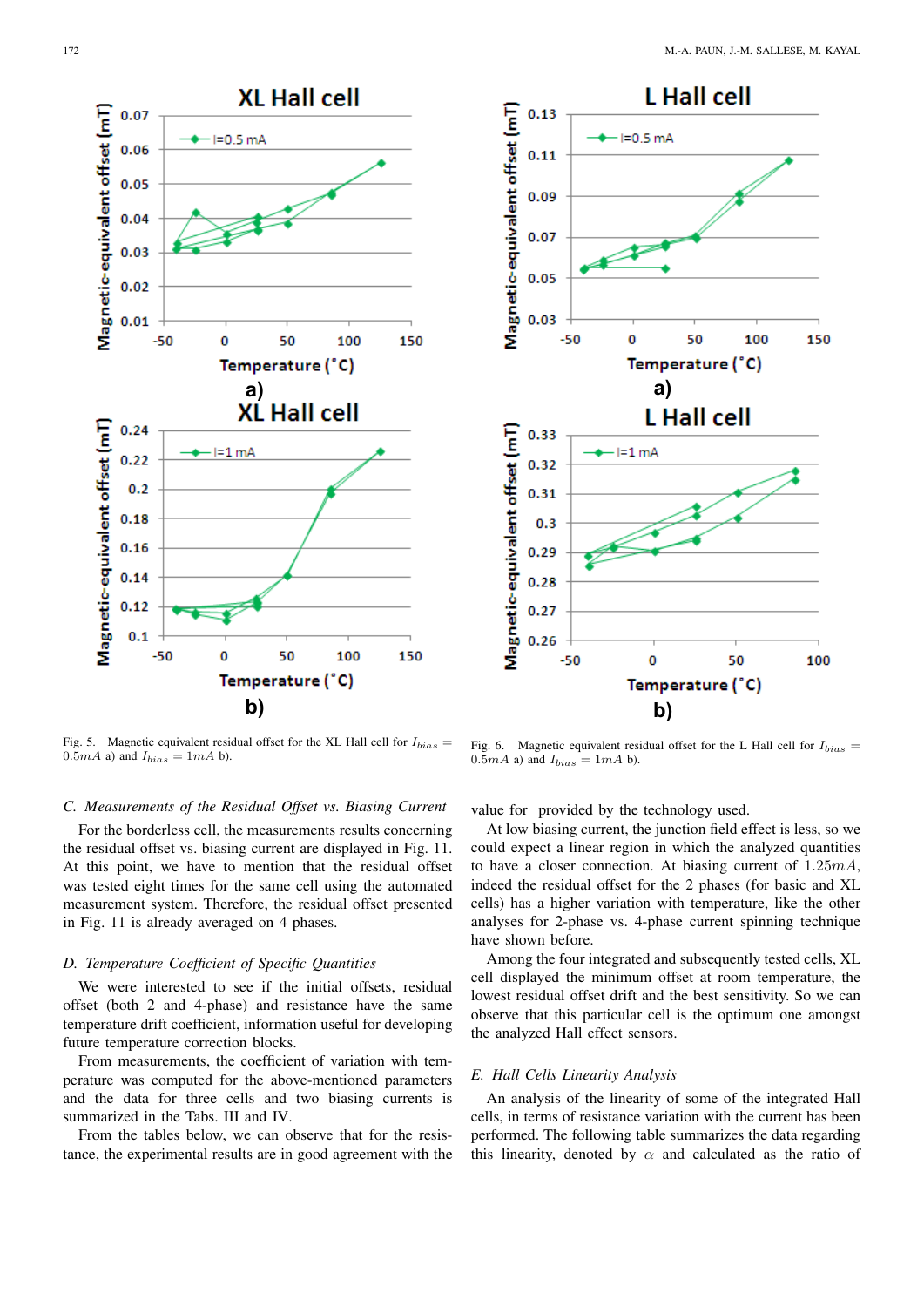

Fig. 7. Magnetic equivalent residual offset for the basic Hall cell for  $I_{bias}$  =  $0.5mA$  a) and  $I_{bias} = 1mA$  b).

the resistance for  $S_A = 0.03V/T$  to the resistance for null absolute sensitivity. By consequence,  $\alpha = \frac{R(0.03)}{R(0)}$ . It is to be mentioned that  $R(0)$  was not actually recorded for null absolute sensitivity, but for a very small experimental data, close to 0.

Among the integrated cells, it seems that the closest linearity to unity is displayed by the cross-like cells.

### *F. Three-dimensional Physical Simulations of the Hall Cells*

The TCAD Synopsys 3D physical simulator [12], based on numerical solutions to the carrier transport in semiconductors [13]–[15], proved to be a reliable tool to predict the Hall effect sensors performance, by investigating, amongst other parameters, their Hall voltage and sensitivity.

In Figs. 12 and 13, the Hall voltage (simulated values and measurement results) plotted against biasing current, for two different Hall cells, is presented. A good coherence between measurements and simulation results has been obtained, as you



Fig. 8. Magnetic equivalent residual offset for the borderless Hall cell for  $I_{bias} = 0.5mA$  a) and  $I_{bias} = 1mA$  b).



Fig. 9. Magnetic equivalent residual offset versus temperature for the borderless Hall cell.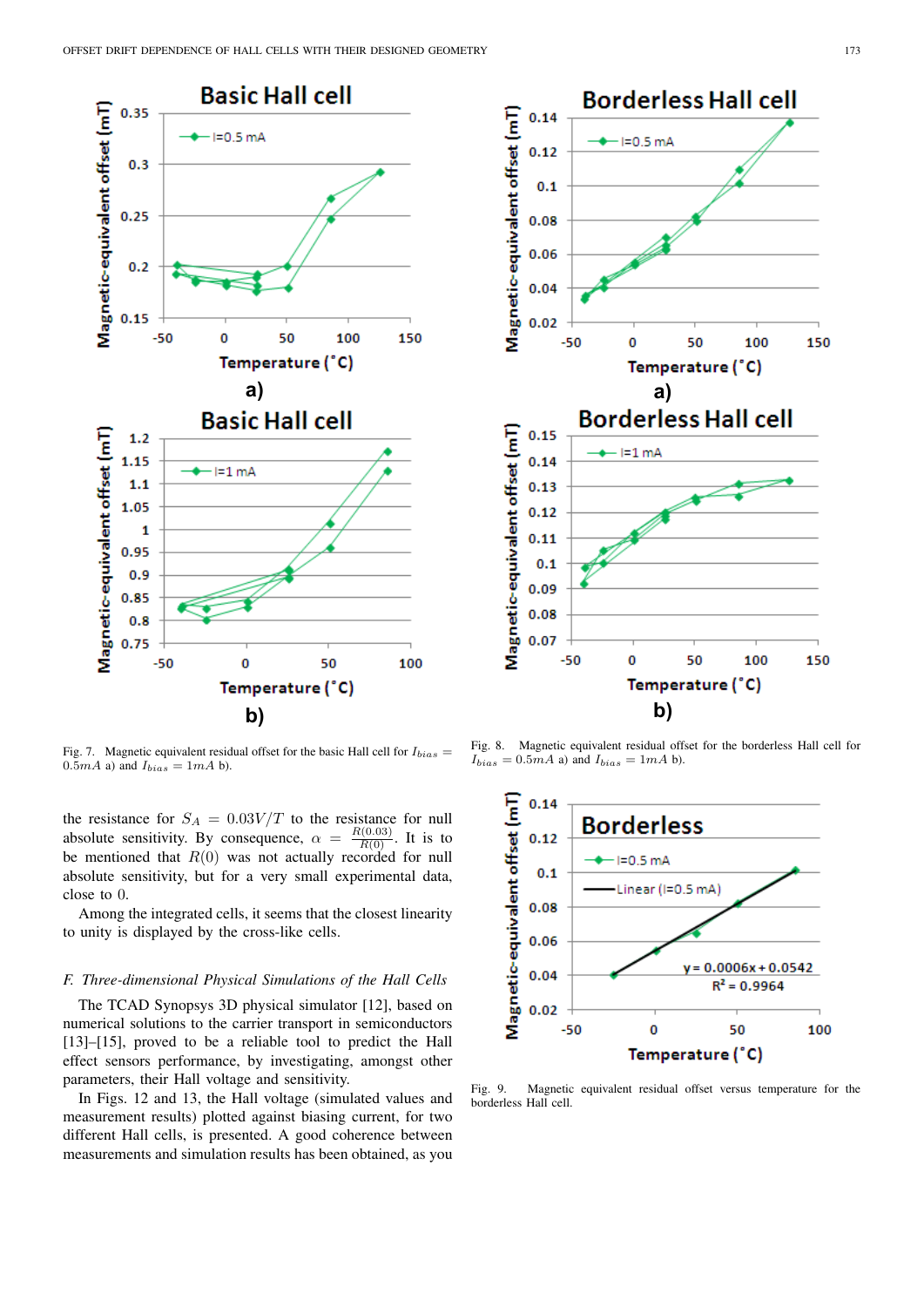

Fig. 10. Magnetic equivalent residual offset versus temperature for the XL Hall cell.



Fig. 11. 4-phase residual offset  $(V)$  vs.  $I_{bias}$  for borderless cell.



Fig. 12. Hall voltage (both simulated and experimental results) vs. biasing current, for the XL Hall cell.

TABLE III TEMPERATURE COEFFICIENT FOR  $I_{bias} = 1.25 mA$ 

| <b>The</b><br>temperature<br>variation<br>coefficient | $\alpha(T^{-1})$<br>X12-Basic<br>$R_0 = 2.37k\Omega$ | $\alpha(T^{-1})$<br>$X12-XL$<br>$R_0 = 2.34k\Omega$ | $\alpha(T^{-1})$<br>X12-Borderless<br>$R_0 = 1.36k\Omega$ |
|-------------------------------------------------------|------------------------------------------------------|-----------------------------------------------------|-----------------------------------------------------------|
| Resistance<br>$(k\Omega)$                             | 0.004                                                | 0.004                                               | 0.0036                                                    |
| Residual<br>offset (mV)<br>4 phases                   | 0.002                                                | 0.001                                               | 0.090                                                     |
| Residual<br>offset (mV)<br>2 phases                   | $-0.011$                                             | 0.02                                                | 0.016                                                     |
| Individual<br>offset (mV)<br>of phase P1              | $-0.03$                                              | $-0.03$                                             | 0.016                                                     |
| Individual<br>offset (mV)<br>of phase P2              | $-0.007$                                             | $-0.01$                                             | 0.013                                                     |
| Individual<br>offset (mV)<br>of phase P3              | $-0.007$                                             | $-0.01$                                             | 0.0125                                                    |
| Individual<br>offset (mV)<br>of phase P4              | $-0.027$                                             | $-0.029$                                            | 0.014                                                     |

TABLE IV TEMPERATURE COEFFICIENT FOR  $I_{bias} = 0.25 mA$ 

| <b>The</b><br>temperature<br>variation<br>coefficient | $\alpha(T^{-1})$<br>X12-Basic<br>$R_0 = 2.37k\Omega$ | $\alpha(T^{-1})$<br>$X12-XL$<br>$R_0 = 2.34k\Omega$ | $\alpha(T^{-1})$<br>X12-Borderless<br>$R_0 = 1.36k\Omega$ |
|-------------------------------------------------------|------------------------------------------------------|-----------------------------------------------------|-----------------------------------------------------------|
| Resistance<br>$(k\Omega)$                             | 0.004                                                | 0.004                                               | 0.004                                                     |
| Residual<br>offset (mV)<br>4 phases                   | 0.025                                                | 0.006                                               | 0.031                                                     |
| Residual<br>offset (mV)<br>2 phases                   | 0.011                                                | 0.011                                               | $-0.028$                                                  |
| Individual<br>offset (mV)<br>of phase P1              | $-0.012$                                             | $-0.0009$                                           | 0.031                                                     |
| Individual<br>offset (mV)<br>of phase P2              | $-0.008$                                             | 0.002                                               | 0.025                                                     |
| Individual<br>offset (mV)<br>of phase P3              | $-0.008$                                             | 0.002                                               | 0.013                                                     |
| Individual<br>offset (mV)<br>of phase P4              | $-0.0123$                                            | 0.001                                               | 0.015                                                     |

can see in the following graphs, for two of the analyzed cells, namely XL and borderless cells respectively.

# IV. CONCLUSIONS

Different Hall effect sensors were integrated in a CMOS technology and their performance evaluated. Four geometries (basic, L, XL and borderless cells) have been chosen and tested. The offset, its drift and the sensitivity are quantities that were measured to determine the sensors performance.